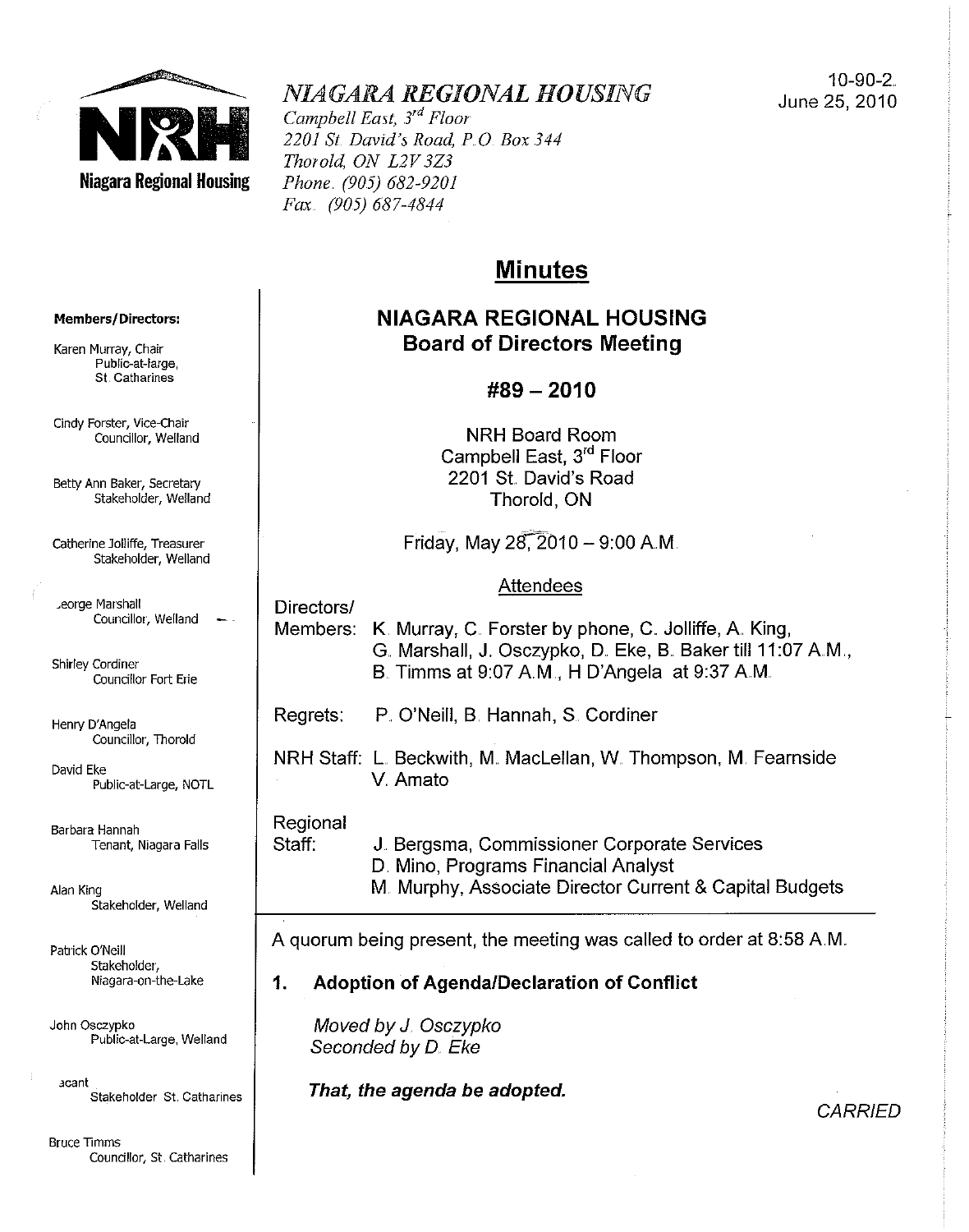No conflicts declared at this time.

## 2. Approval of April 30, 2010 Minutes

Moved by A King Seconded by C. Jolliffe

That, the minutes of the April 30, 2010 meeting be adopted.

## Business Arising

**CARRIED** 

There was no business arising ..

## 3 .. Presentation: Budget Guidelines 2011

J. Bergsma, Commissioner of Corporate Services presented a slide show on the Budget Guidelines that will be going to Regional Council for direction.. Hard copies were also distributed. Major considerations were:

- Niagara's economic climate household income
- Capital Needs over the next 10 year period and affordability
- Opportunity for favourable debt financing in 2010 and implications for flexibility
- Impacts and risks

Slides also provided detail regarding disposition of funds from services that were uploaded. Although Municipalities are exempt from Bill 16 it is expected that Niagara Region will follow Province's lead regarding wage freeze for 2011 .

H.. D'Angela joined the meeting at 9:37 AM

An increase of only 1 A% in all the Region's departmental and ABC budgets is being proposed.

## 4. Closed Session  $-10.00$  A.M.

Staff present were L. Beckwith, and V. Amato

Moved by C. Jolliffe Seconded by J. Osczypko

That the meeting move into closed session to consider information of a confidential nature relating to:

- *1.* Labour Relations or Employee Negotiations regarding 2010 Salary Ranges
- *2..* Proposed or pending acquisition of land by the municipality or local board regarding a Housing Provider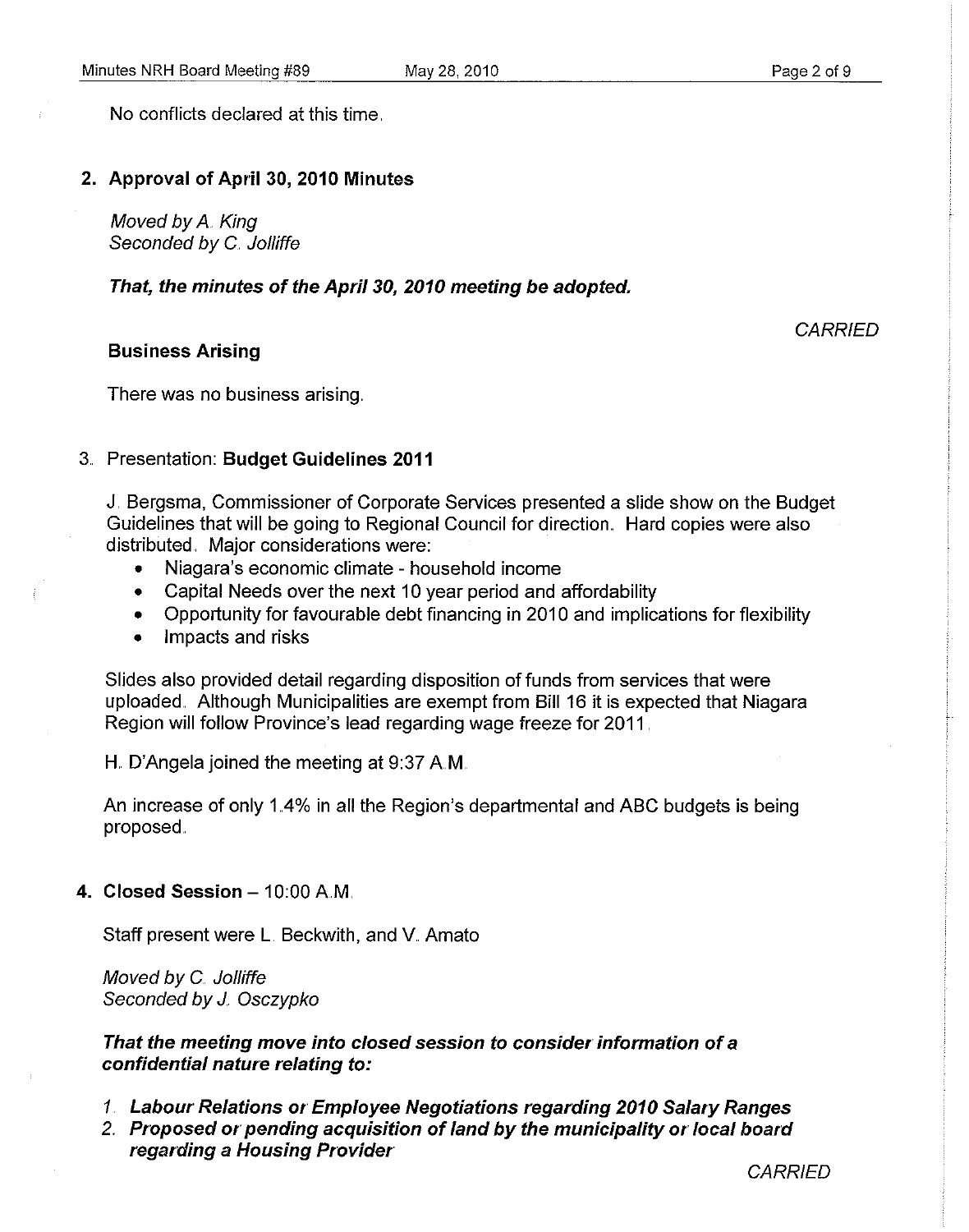#### 4.1. 2010 Salary Ranges

Moved by D. Eke Seconded by A. King

That, the Board of Directors approves a 2% increase for the 2010 Salary Ranges.

**CARRIED** 

#### 4.2. Housing Provider Transfer of Assets to NRH

Moved by B.. Timms Seconded by G. Marshall

#### That, motion IC 88-10-3.1.regarding Housing Provider Transfer of Assets to NRH be reconsidered.

**CARRIED** 

M. Feamside joined the meeting to present this report

Moved by A. King Seconded by B. Baker

That the Niagara Regional Housing Board of Directors approves and recommends to the Public Health and Social Services Committee (PHSS) and subsequently to Regional Council, the recommendations contained in Report IC 10-89-4.2., Housing Provider Transfer of Assets to NRH.

**CARRIFD** 

10.35AM Moved by *J.* Osczypko Seconded by C. Jolliffe

That the Board rise with report.

**CARRIED** 

#### 5. New Business

Sr. Managers joined the meeting.

## 5.1. Canada-Ontario Affordable Housing Program 2009 Extension Direct Delivery Model - Report 10-89-5.1.

J. Osczypko declared a conflict of interest

The Manager of Housing Operations reviewed the direct delivery model in detaiL Legal has reviewed the agreement which gives NRH more control over the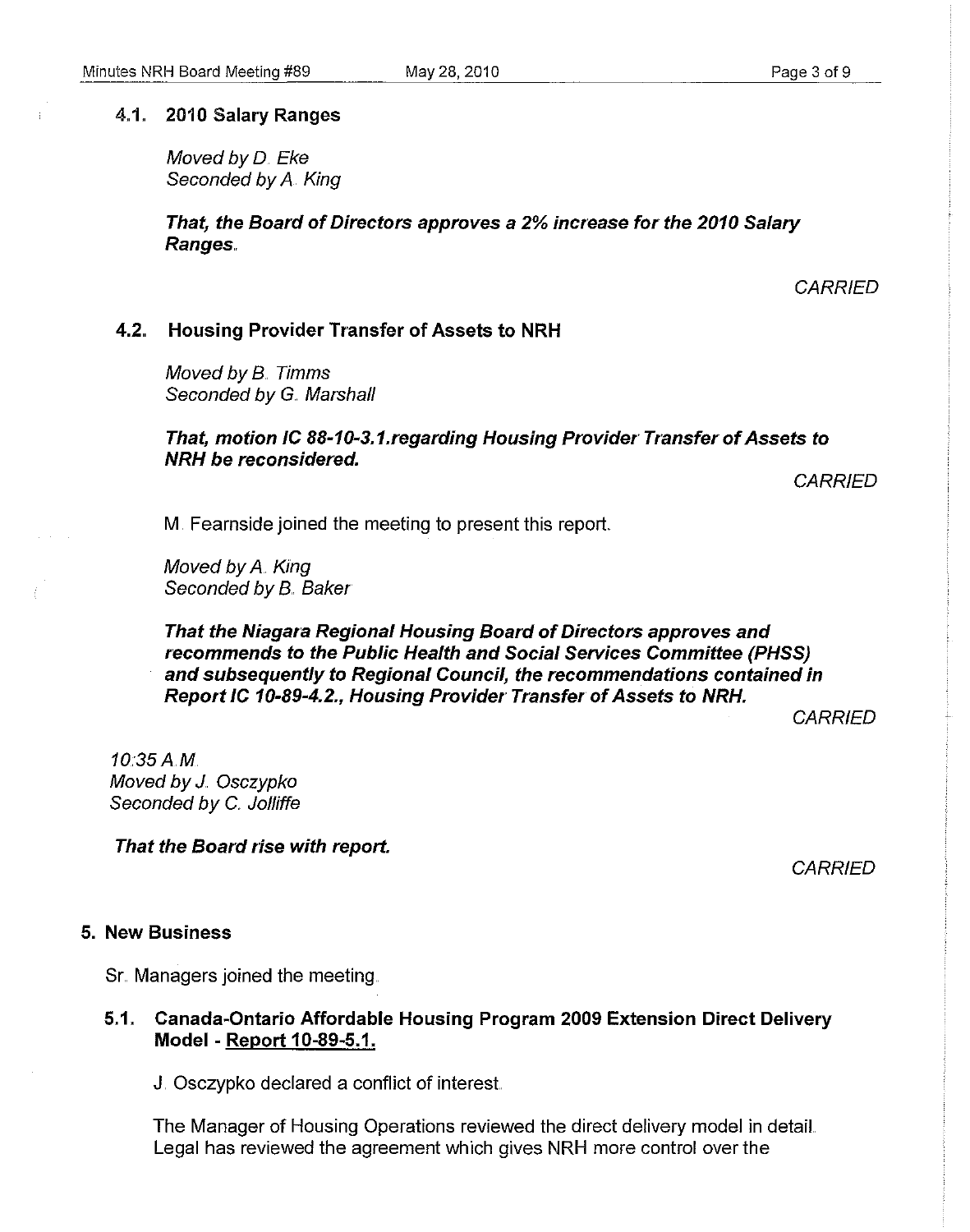development process. NRH is being paid \$200,000 for a two year period to administer three programs (SHRRP, Home Ownership and New Development). This funding also includes indirect expenses such as legal fees, title searches etc.

Staff was directed to request clarification on legal fees and forward letter to the province requesting funding to cover extra costs

#### Action by: M. Maclellan

Moved by 8.. Timms Seconded by G. Marshall

- 1) That the Board of Directors approves the Direct Delivery of the Canada-Ontario Affordable Housing Program (AHP); and,
- 2) Authorizes the General Manager to sign all Contribution Agreements with proponents; and,
- 3) That, as part of the program, a separate fund be set up, with a cap of \$1 mil, to act as a cash flow cushion, flowed to proponents in the event that provincial payments are not received in a timely fashion.,

**CARRIED** 

## 5.2. 2009 Write-Off of Former Tenant Arrears - Report 10-89-5.2.

D. Mino, Programs Financial Analyst, presented the 2009 Write-Off report

Moved by B. Timms Seconded by B. Baker

That the Niagara Regional Housing Board of Directors approve the 2009 write-off, pursuant to the write-off policy:

- 1. In the amount of \$9,204. 70 for those accounts which qualify for early writeoff (deported, deceased and bankrupt); and,
- 2. In the amount of \$126,841.40 for those former tenant accounts which have been at collection for more than 2 years and have had no activity since December 31*st,* 2007"

**CARRIED** 

#### 5.3. 2010 Market Rents - Report 10-89-5.3.

M.. Maclellan, Manager Housing Operations explained factors considered prior to recommending the 2010 Market Rents for owned units.

Moved by B. Baker Seconded by H. D'Angela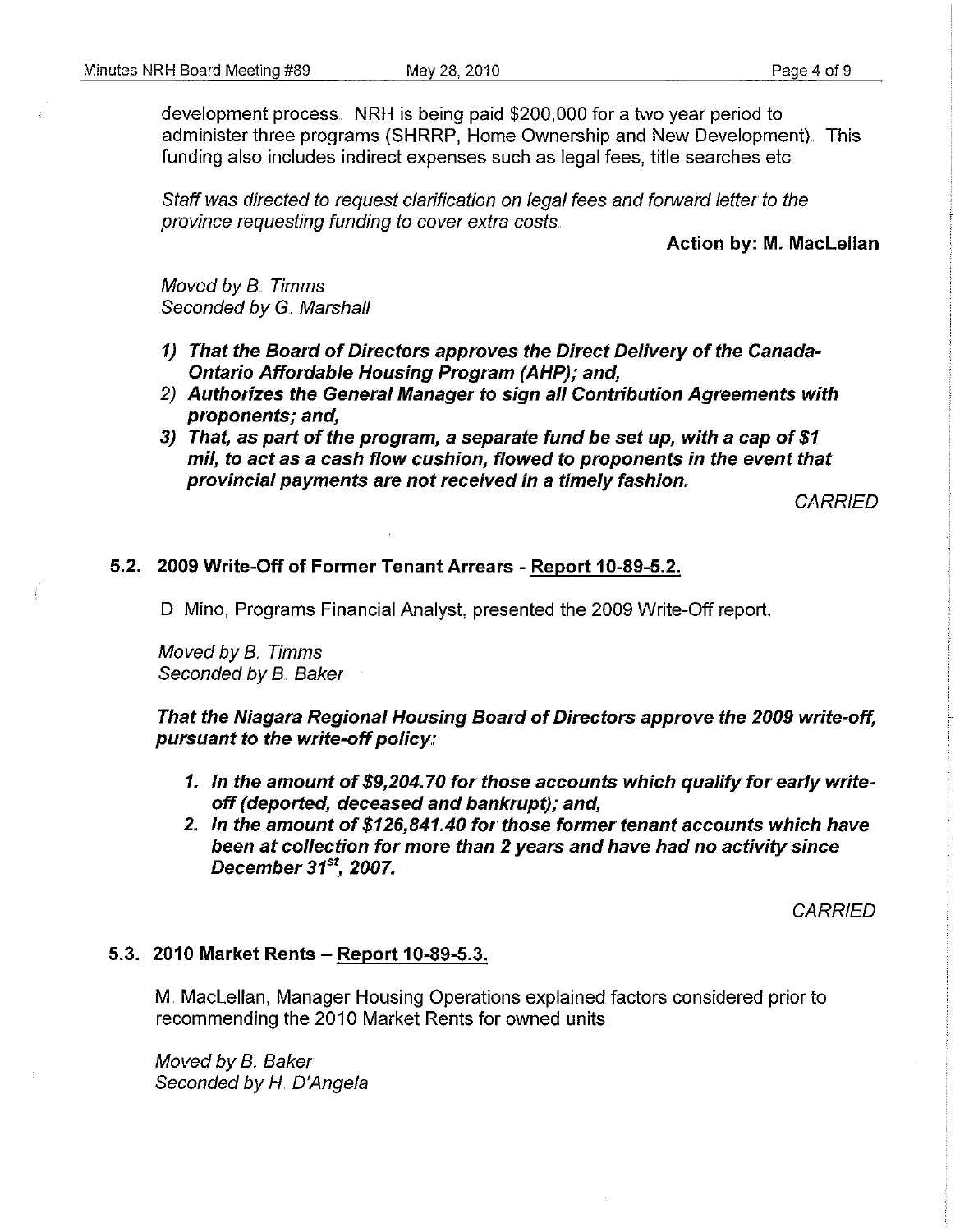That Niagara Regional Housing (NRH) Board of Directors approves the proposed 2010 Market Rents for the owned units, effective September 1, 2010 as detailed in Appendix A of report 10-89-5.3., 2010 Market Rents.

**CARRIED** 

B. Baker left for an appointment 11:07 A.M.

#### 6. General Manager's Report

#### OMBI Report

Staff prepared an update to the 2008 OMBI report to clarify errors made in the reporting of housing stats for Niagara. The Board directed that this report be forwarded to PHSS Committee and CounciL However, when the report was forwarded for inclusion on the PHSS agenda, NRH was advised that other regions are not to be named when making OMBI comparisons.

The 2009 OMBI report will contain the corrected numbers for previous years. It was agreed to wait for the release of the 2009 report.

## Relationships with Council's Agencies, Boards and Commissions Update and Progress Report

Attention was directed to information item 9.2.- Memo from M. Trojan, CAO to Chair and Members of Regional Council dated May 7, 2010. B. Timms advised that the wording in Appendix 1 #2a. was made consistent with other recommendations by deleting the words, General Manager.. It now reads "Niagara Regional Housing to Commissioner of Community Services".

## 6.1. Financial Statement, April 30, 2010 - Report 10-89-6.1.

Moved by D. Eke Seconded by B. Timms

That the Niagara Regional Housing Board of Directors approve the Financial Statement as at April 30, 2010.

**CARRIED** 

## 7. Chair's Report

Operating Agreement Steering Committee(OASC)

It was agreed that for the next OASC meeting on June 22, 2010, B. Hutchings is to develop a report that looks at a model of govemance, with an organizational chart, as well as a summary of business cases that includes the path taken to date and their status to date ..

At the April NRH Board meeting, staff was directed to forward report IC 09-84-3.2, -Business Case 6.1 Comprehensive Review of Corporation's Non-Union Terms and Conditions of Employment to the OASC, PHSS and Council for the June meeting.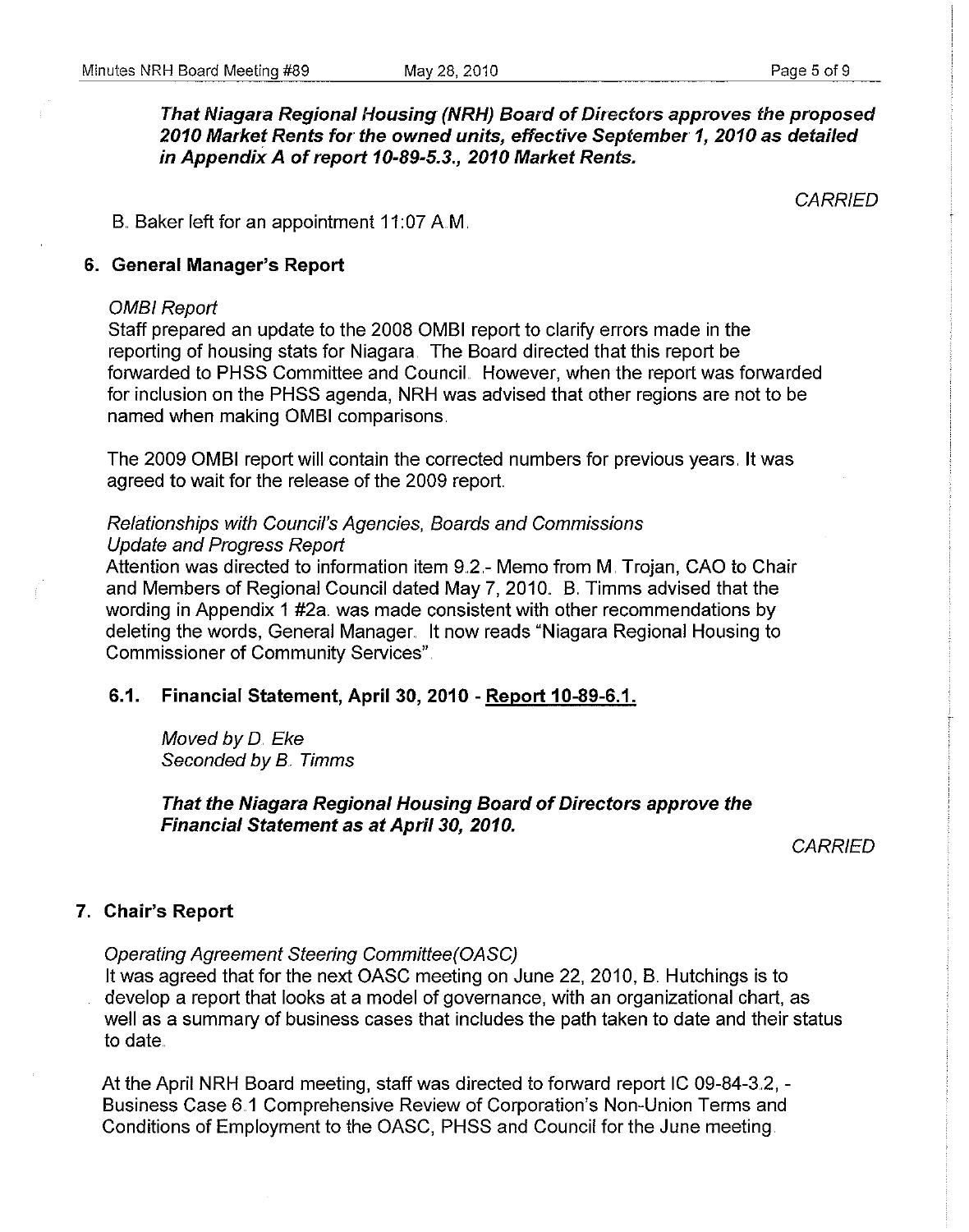The report responds to the salary component of the Business Case on salaries and compensation and provides comparison to other regional/city structures ..

Moved by 8. Timms Seconded by H. D'Angela

## **That decision** *88-10-4"5,,,* **regarding presentation of Business Case** 6" 1" **to PHSS and Council, in June, be reconsidered.**

**CARRIED** 

Moved by 8.. Timms Seconded by H. D'Angela

## **That, the NRH Board of Directors waits to receive a response from the Operating Agreement Steering Committee meeting in June before deciding when to present Business Case** 6.1. **to PHSS and Council.**

**CARRIED** 

#### *8.* **Committee Reports**

- 8.1. Executive Committee, Karen Murray, Chair No minutes.
- 8.2. Governance Committee No minutes
- 8.3. Investment Committee, H. D'Angela, Chair No minutes.
- 8.4. Applicant/Tenant Appeals Committee Minutes of the May 4, 2010 appeal hearings, provided for information ..
- 8.5.. Tender Awards Committee, A King, Chair
- 8.6. Operating Agreement Steering Committee No minutes
- 8.7. Tenant Advisory Group, B. Hannah Minutes of the April 17, 2010 meeting, provided for information.
- 8.8. Housing Provider Advisory Group, C. Jolliffe, Chair No meeting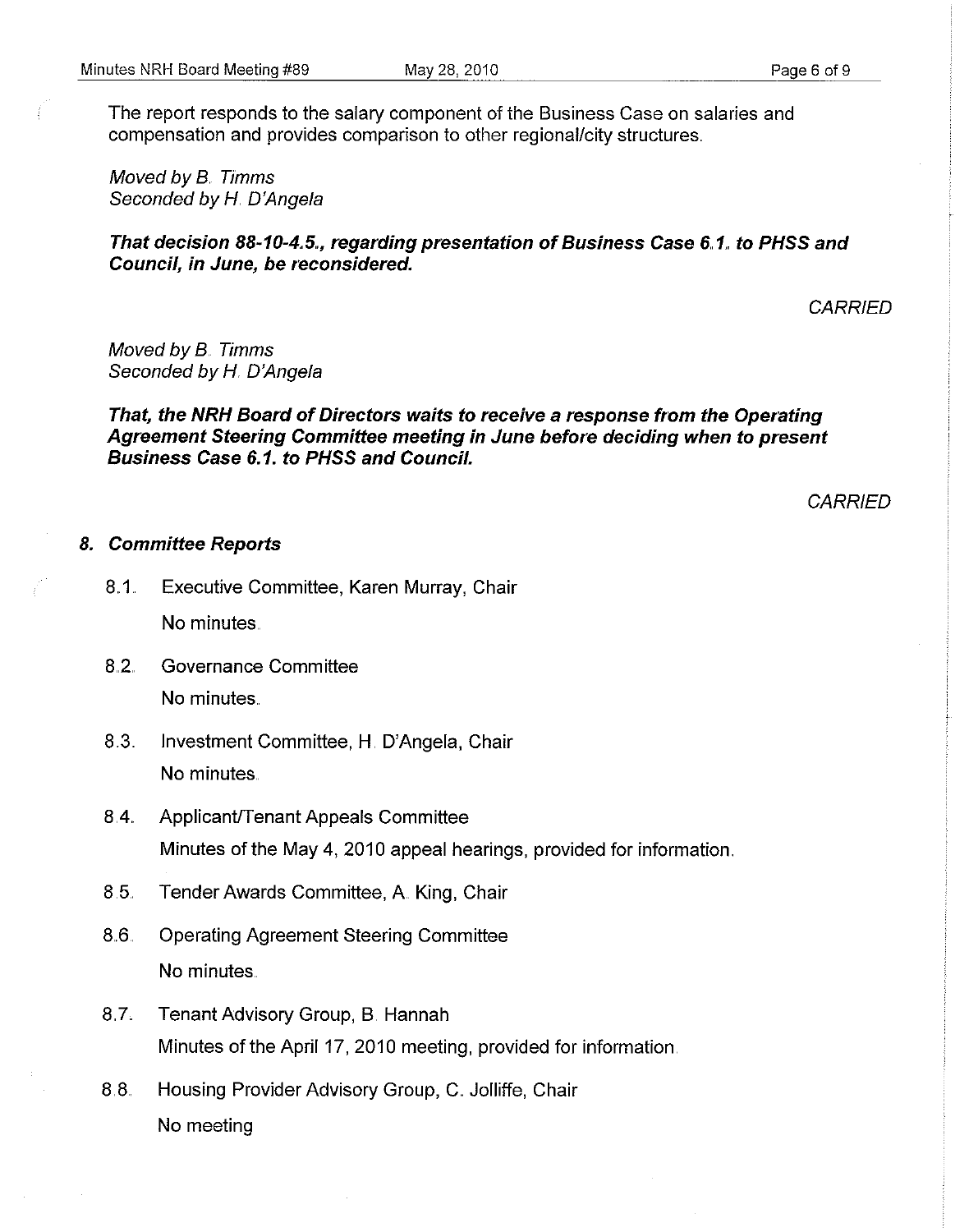8.9. Community Advisory Group, B. Baker, Chair No Minutes.

## 9. For information

9.1.. Action Items from Previous Meetings

## Correspondence/Media

- 9.2. Memo to Chair and Members of Regional Council from M. Torjan, CAO, Niagara Region, dated May 7,2010 re: Governance and Structural reviews of NRH and NEDC (C7492)
- 9.3. Letter to from Chairman Partington, to K. Murray and NRH Board, dated May 13, 2010 re: allocation of the NRH 2009 operating budget surplus.

Distributed for information.

9.4. NRH Quick Update, May 2010 re: housing stats.

Distributed for information.

## 10. BREAK - not taken

## 11. Presentation - Ontario Human Rights Act Training - Chuck Dowdall (SHSC)

Due to time constraints, presentation will follow the meeting to allow those who have prior engagements to leave

## 12. Other Business

There was no other business.

## 13. Next Meeting

Friday, June 25, 2010 @ 9:00 A.M. NRH Board Room Campbell East, 3rd Floor 2201 St David's Road, Thorold, ON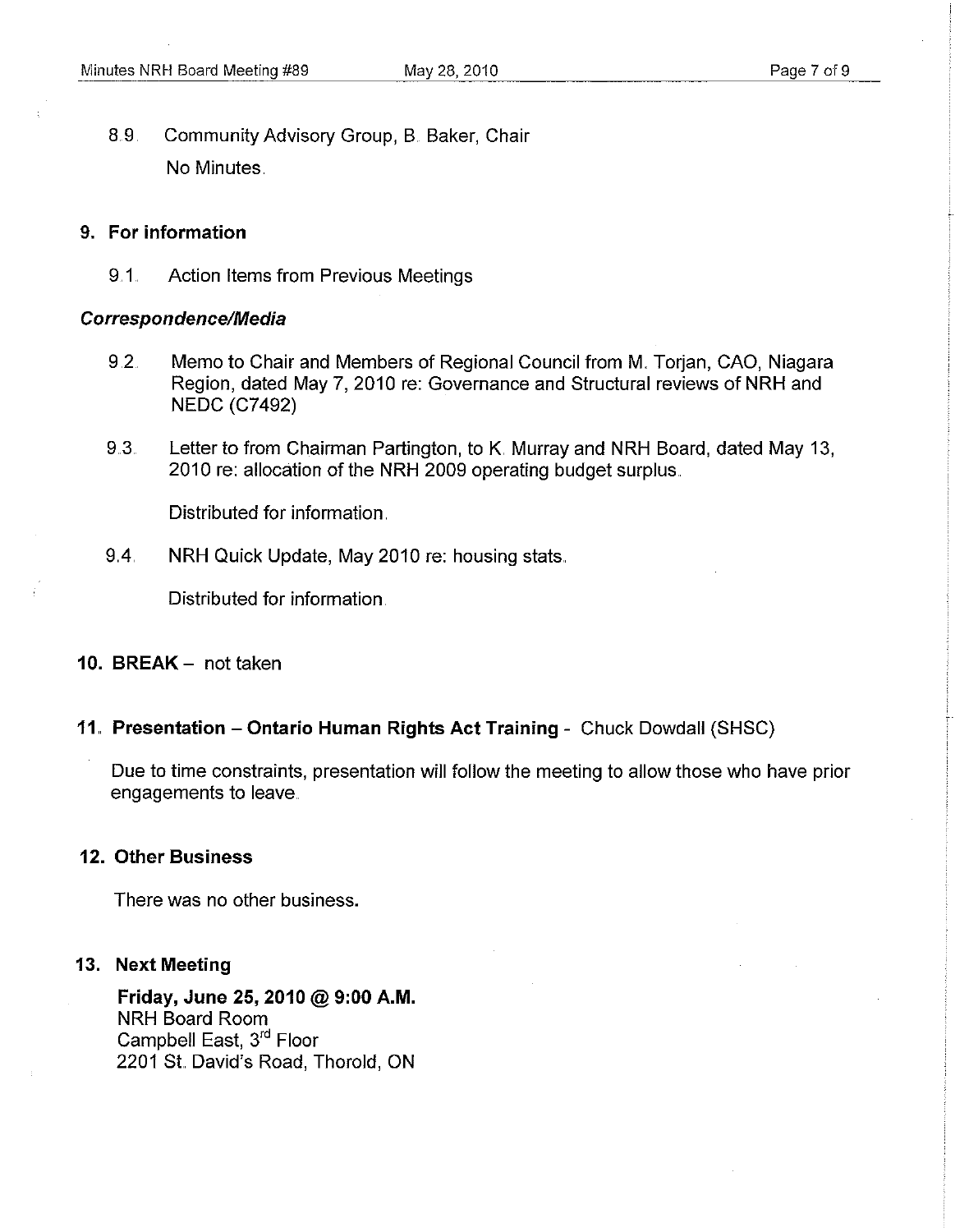## May 28,2010 Page 8 of 9

## 14" **Adjournment**

## **Motion to Adjourn at 11:43 P.M.**

Moved by B.. Timms Seconded by A. King

**Minutes** Approved:

 $\mathcal{A}_{\sim}$ .

**Chair '(ACting)** 

Bettyl Bl